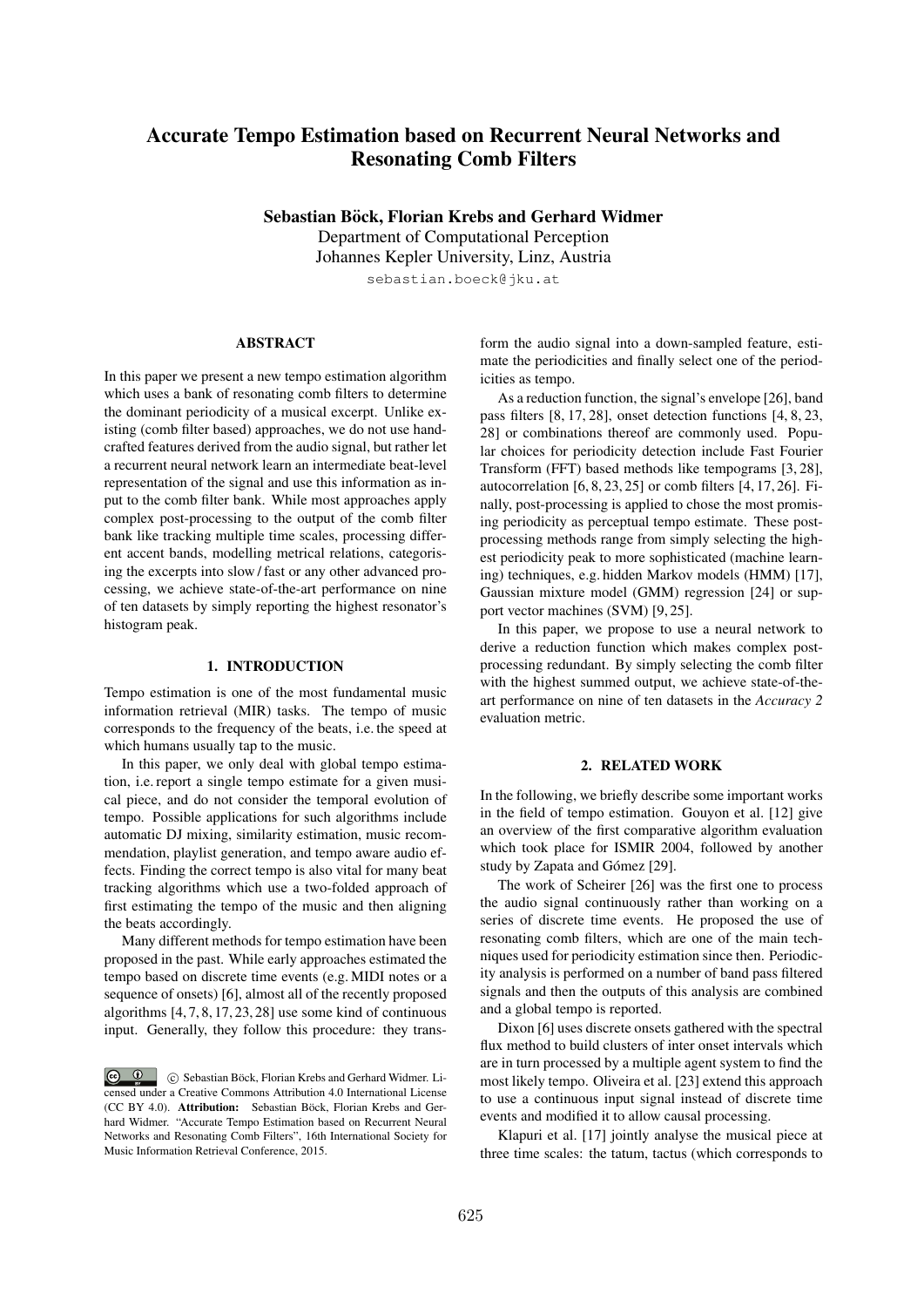the beat or tempo) and measure level. The signal is split into multiple bands and then combined into four accent bands before being fed into a bank of resonating comb filters similar to [26]. Their temporal evolution and the relation of the different time scales are modelled with a probabilistic framework to report the final position of the beats. The tempo is then calculated as the median of the beat intervals during the second half of the signal.

Instead of a multi-band approach as used in [17, 26], Davies and Plumbley [4] process an autocorrelated version of a complex domain onset detection function with a shift invariant comb filter bank to get the beat period. Although this method uses only a single dimensional input feature, it performs almost as good as the competing algorithms in [12] but has much lower computational complexity.

Gainza and Coyle [8] use a multi-band decomposition to split the audio signal into three frequency bands and then perform a transient / onsets detection (with different onset detection methods). These are transformed via autocorrelation into periodicity density functions, combined, and weighted to extract the final tempo.

Gkiokas et al. [9] utilise harmonic / percussive source separation on top of a constant-Q transformed signal in order to extract chroma features and filter bank energies from the separated signal respectively. Periodicity is estimated for both representations with a bank of resonating comb filters for overlapping windows of 8 seconds length and the resulting features are combined before a metrical level analysis is performed to report the final tempo. In a consecutive work [10] they use a support vector machine (SVM) to classify the music into tempo classes to better predict the tempo to be reported.

Elowsson et al. [7] also use harmonic / percussive source separation to model the speed of music. They derive various features like onset densities (for multiple frequency ranges) and strong onset clusters and use a regression model to predict the tempo of the signal.

Percival and Tzanetakis [25] use a "traditional" approach by first generating a spectral flux onset strength signal, followed by a stage which detects the beat period in overlapping windows of approximately 6 seconds length (via generalised autocorrelation with harmonic enhancement) and a final accumulating stage which gathers all these tempo estimates and uses a support vector machine (SVM) to decide which octave the tempo should be in.

Wu and Jang [28] first derive an unaltered and a low pass filtered version of the input signal. Then they obtain a tempogram representation of a complex domain onset detection function for both signals to obtain tempo pairs. A classifier is then used to report the final most salient tempo.

# 3. ALGORITHM DESCRIPTION

Scheirer [26] found it beneficial to compute periodicities individually on multiple frequency bands and then subsequently combine them to estimate a single tempo. Klapuri et al. [17] followed this route but Davies and Plumpley argued that is is enough to have a single – musically meaningful – feature to estimate the periodicity of a signal [4].

Given the fact that beats are the musically most relevant descriptors for the tempo of a musical piece, we take this approach one step further and do not use the pre-processed signal directly – or any representation that is strongly correlated with it, e.g. an onset detection function – as an input for a comb filter, but rather process the signal with a neural network which is trained to predict the positions of beats inside the signal. The resulting beat activation function is then fed into a bank of resonating comb filters to determine the tempo.



Figure 1: Overview of the new tempo estimation system.

Figure 1 gives general overview over the different steps of the tempo estimation system, which are described into more detail in the following sections.

# 3.1 Signal Pre-Processing

The proposed system processes the signal in a frame-wise manner. Therefore the audio signal is split into overlapping frames and weighted with a Hann window of same length before being transferred to a time-frequency representation by means of the Short-time Fourier Transform (STFT). Two adjacent frames are located 10 ms apart, which corresponds to a rate of 100 fps (frames per second). We omit the phase portion of the complex spectrogram and use only the magnitudes for further processing. To reduce the dimensionality of the signal, we process it with a logarithmically spaced filter which has three bands per octave and is limited to the frequency range [30*,* 17000] Hz. To better match the human's perception of loudness, we scale the resulting frequency bands logarithmically. As the final input features for the neural network, we stack three spectrograms and their first order difference calculated with different STFT sizes of 1024, 2048 and 4096 samples, a visualisation is given Figure 2b.

## 3.2 Neural Network Processing

As a network we chose the system presented in [1], which is also the basis for the current state-of-the-art in beat tracking [2, 18]. The output of the neural network is a beat activation function, which represents the probability of a frame being a beat position. Instead of processing the beat activation function to extract the positions of the beats, we use it directly as a one-dimensional input to the bank of resonating comb filters.

Using this continuous function instead of discrete beats is advantageous since the detection is never 100% effective und thus introduces errors when inferring the tempo directly from the beats. This is in line with the observation that recent tempo induction algorithms use onset detection functions or other continuously valued inputs rather than discrete time events.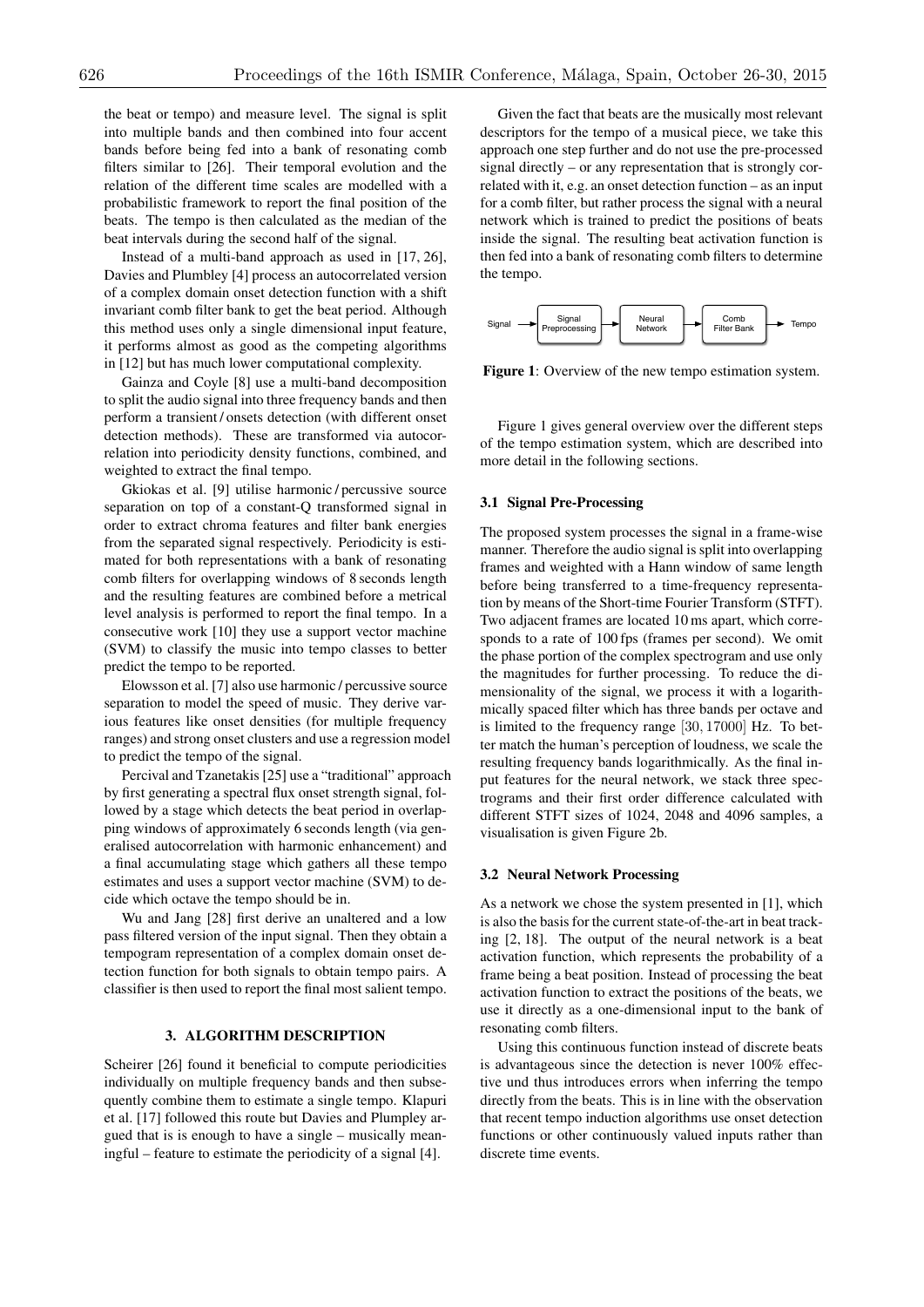



(f) Weighted histogram with summed maxima

Figure 2: Signal flow of a 6 second pop song excerpt: *(a)* input audio signal, *(b)* pre-processed input to the neural network, *(c)* its raw (dotted) and smoothed (solid) output, *(d)* corresponding comb filter bank response, *(e)* the maxima thereof, *(f)* resulting raw (dotted) and smoothed (solid) weighted histogram of the summed maxima. The beat positions and the tempo are marked with vertical red lines.

We believe that the learned feature representation (at least to some extent) incorporates information that otherwise would have to be modelled explicitly, either by tracking multiple time scales [17], processing multiple accent bands [26], modelling metrical relations [9], dividing the excerpts into slow / fast categories [7] or any other advanced processing. Figure 2c shows an exemplary output of the neural network. It can be seen that the network activation function has strong regular peaks that do not always coincide with high energies in the network's inputs.

# *3.2.1 Network Training*

We train the network on the datasets described in Section 4.2 which are marked with an asterisk (\*) in an 8-fold cross validation setting based on a random splitting of the datasets. We initialise the network weights and biases with a uniform random distribution with range  $[-0.1, 0.1]$  and train it with stochastic gradient decent with a learning rate of  $10^{-4}$  and a momentum of 0.9. We stop training if no improvement of the cross entropy error of the validation set can be observed for 20 epochs. All adjustable parameters of the system are tuned to maximise the tempo estimation performance on the validation set.

#### *3.2.2 Activation Function Smoothing*

The beat activation function of the neural network reflects the probability that a given frame is a beat position. However, it can happen that the network is not sure about the exact position of the beat if it falls close to the border between two frames and hence splits the reported probability between these two frames. Another aspect to be considered is the fact that the ground truth annotations used as targets for the training are sometimes generated via manual tapping and thus deviate from the real beat position by up to 50 ms. This can result also in blurred peaks in the beat activation function. To reduce the impact of these artefacts, we smooth the activation function before being processed with the filter bank by convolving it with a Hamming window of length  $140 \text{ ms}$ . <sup>1</sup>

## 3.3 Comb Filter Periodicity Estimation

We use the output of the neural network stage as input to a bank of resonating comb filters. As outlined previously, comb filters are a common choice to detect periodicities in a signal, e.g. [4, 17, 26]. The advantage of comb filters over autocorrelation lays in the fact that comb filters also resonate at multiples, fractions and simple rationales of the filter lag. This behaviour is in line with the perception of humans, which do not necessarily consider double or half tempi wrong. We use a bank of resonating feed backward comb filters with different time lags  $(\tau)$ , defined as:

$$
y(t, \tau) = x(t) + \alpha * y(t - \tau, \tau). \tag{1}
$$

Each comb filter adds a scaled (by factor  $\alpha$ ) and delayed (with lag  $\tau$ ) version of its own output  $y(t)$  to the input signal  $x(t)$  with  $t$  denoting the time frame index.

<sup>&</sup>lt;sup>1</sup> Because of this smoothing the beat activations do not reflect probabilities any more (and they may exceed the value of 1), but this does not harm the overall interpretation and usefulness.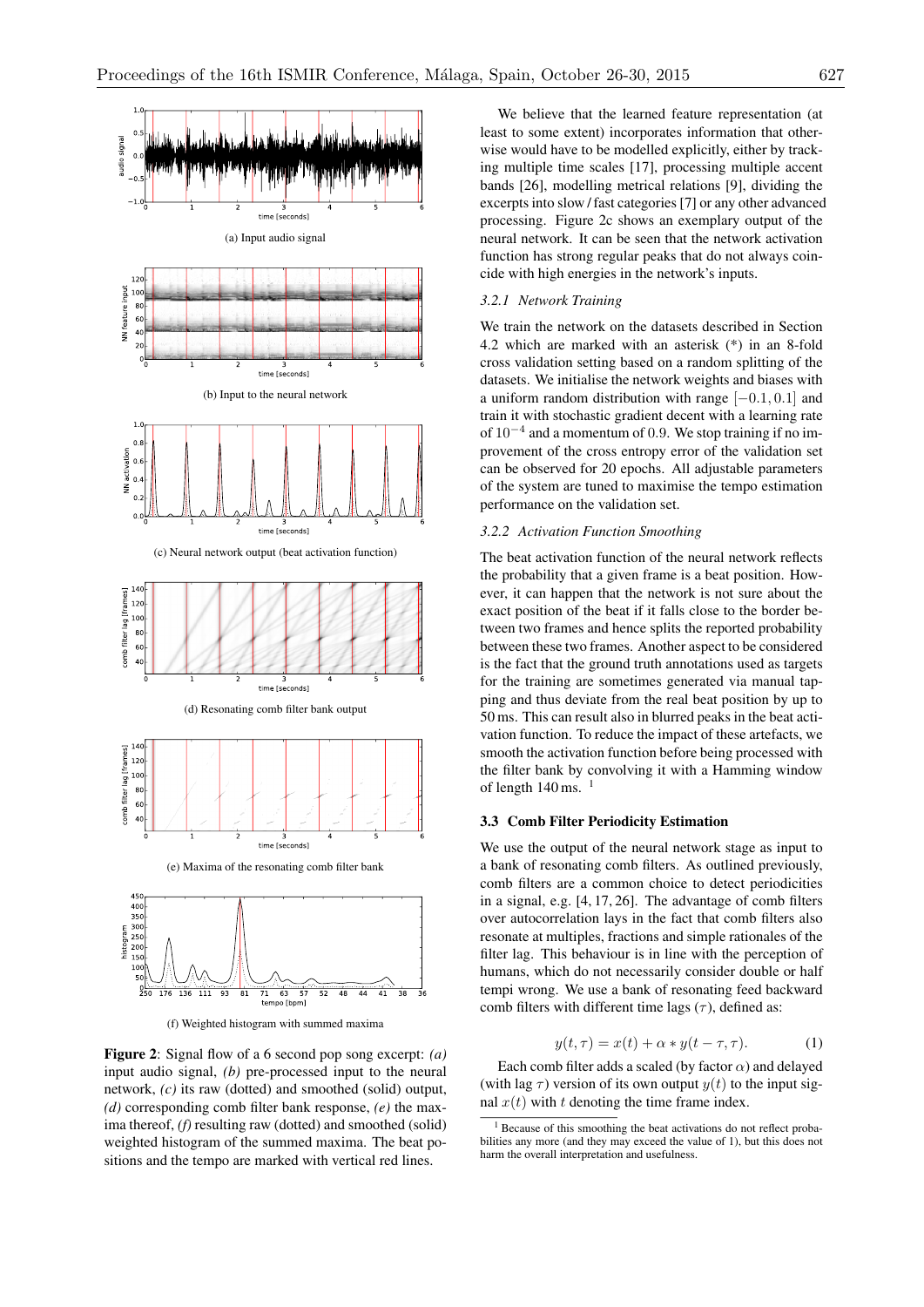## *3.3.1 Lag Range Definition*

For the individual bands of the comb filter bank we use a linear spacing of the lags with the minimum and maximum delays calculated as:

$$
\tau_{min} = \lfloor 60 * fps/bpm_{max} \rfloor
$$
  
\n
$$
\tau_{max} = \lceil 60 * fps/bpm_{min} \rceil
$$
\n(2)

with *f ps* representing the frame rate of the system given in frames per second and the minimum and maximum tempi *bpmmin* and *bpmmax* given in beats per minute. We found the tempo range of [40*,* 250] bpm to perform best on the validation set.

#### *3.3.2 Scaling Factor Definition*

Scheirer [26] found it beneficial to use different scaling factors  $\alpha(\tau)$  for the individual comb filter bands. He defines them such that the individual filters have the same half-energy time. Klapuri [17] also uses filters with exponentially decaying pulse response, but sets the scaling factor such that the response decays to half after a defined time of 3 seconds.

Contrary to these findings, we use a single value for all filter lags, which is set to  $\alpha = 0.79$ . The reason that a single value works better for this system may lay in the fact that we sum all peaks of the filters. With a fixed scaling factor, the resonance of filters with smaller lags tend to decay faster, but they also produce more peaks, hence leading to a more "balanced" histogram.

#### *3.3.3 Histogram Building*

After smoothing the neural network output and processing it with the comb filter, we build a weighted histogram  $H(\tau)$  from the output  $y(t, \tau)$  by simply summing the activations of the individual comb filters (over all frames) if this filter produced the highest peak at the given time frame:

$$
H(\tau) = \sum_{t=0}^{T} y(t, \tau) * I(\tau, \arg \max_{\tau} y(t, \tau))
$$
  
\n
$$
I(a, b) = \begin{cases} 1 & \text{if } a \equiv b \\ 0 & \text{otherwise} \end{cases}
$$
 (3)

with *t* denoting the time frame index, *T* the total number of frames, and  $\tau$  the filter delays.

The bins of the weighted histogram correspond to the time lags  $\tau$  and the bin heights represent the number of frames where the corresponding filter has a maximum at this delay, weighted by the activations of the comb filter. This weighting has the advantage that it favours filters which resonate at lags which correspond to intervals with highly probable beat positions (i.e. high values of the beat activation function) over those which are less probable. Figure 2d illustrates the output of the comb filter bank, Figure 2e the weighted maxima which are used to build the weighted histogram shown as the dotted line in Figure 2f.

## *3.3.4 Histogram Smoothing*

Music almost always contains tempo fluctuations – at least with regard to the frame rate of the system. Even stable tempi result in weights being split between two or more histogram bins. Therefore we combine bins before reporting the final tempo.

Our approach simply smooths the histogram by convolving it with a Hamming window with a width of seven bins, similar to [25]. Depending on the bin index (corresponding to the filter lag  $\tau$ ), a fixed width results in different tempo deviations, ranging from  $-7\%$  to  $+8\%$  for a lag of  $\tau = 24$  (corresponding to 250 bpm) to  $-2\%$  to  $+2.9\%$ for a lag of  $\tau = 40$  (i.e. 40 bpm). Although this allows a greater deviation for higher tempi, we found no improvement over choosing the size of the smoothing window as a function of the tempo. Figure 2f shows the smoothed histogram as the solid line.

# *3.3.5 Peak Selection*

The histogram shows peaks at the different tempi of the musical piece. Again, previous works put much effort into this stage to select the peak with the strongest perceptual strength, ranging from simple rules driven by heuristics [25] over GMM regression based solutions [24] to utilising a support vector machine (SVM) [10, 25] or decision trees [25]. In order to keep our approach as simple as possible, we simply select the highest peak of the smoothed histogram as our final tempo.

# 4. EVALUATION

To assess the performance of the proposed system we compare it to an autocorrelation based tempo estimation method as described in [1], which operates on the same beat activation function obtained with the neural network described in Section 3.2. The algorithms of Gkiokas [9], Percival [25], Klapuri [17], Oliveira [23], and Davies [4] were chosen as additional reference systems based on their availability and overall performance.

For a short description of these algorithms, please refer to Section 2.

All of the algorithms were used in their default configuration, except the system of Oliveira [23], which we operated in offline mode with an induction length of 100 seconds, because it yielded significantly better results. <sup>2</sup> It should be noted however, that this mode results in a reduced tempo search range of 81-160 bpm, which can lead to biased results in favour of datasets in this tempo range.

Following [29] and [25] we perform statistical tests of our results compared to the others with McNemar's test using a significance value of  $p < 0.01$ .

## 4.1 Evaluation Metrics

Since humans perceive tempo and rhythm subjectively, there is no single best tempo estimate. For example, the perceived tempo can be a multiple or fraction of the tempo given by the score of the piece. This is also known as

 $2$  This corresponds to: ibt  $-\text{off}$  -i auto-regen -t 100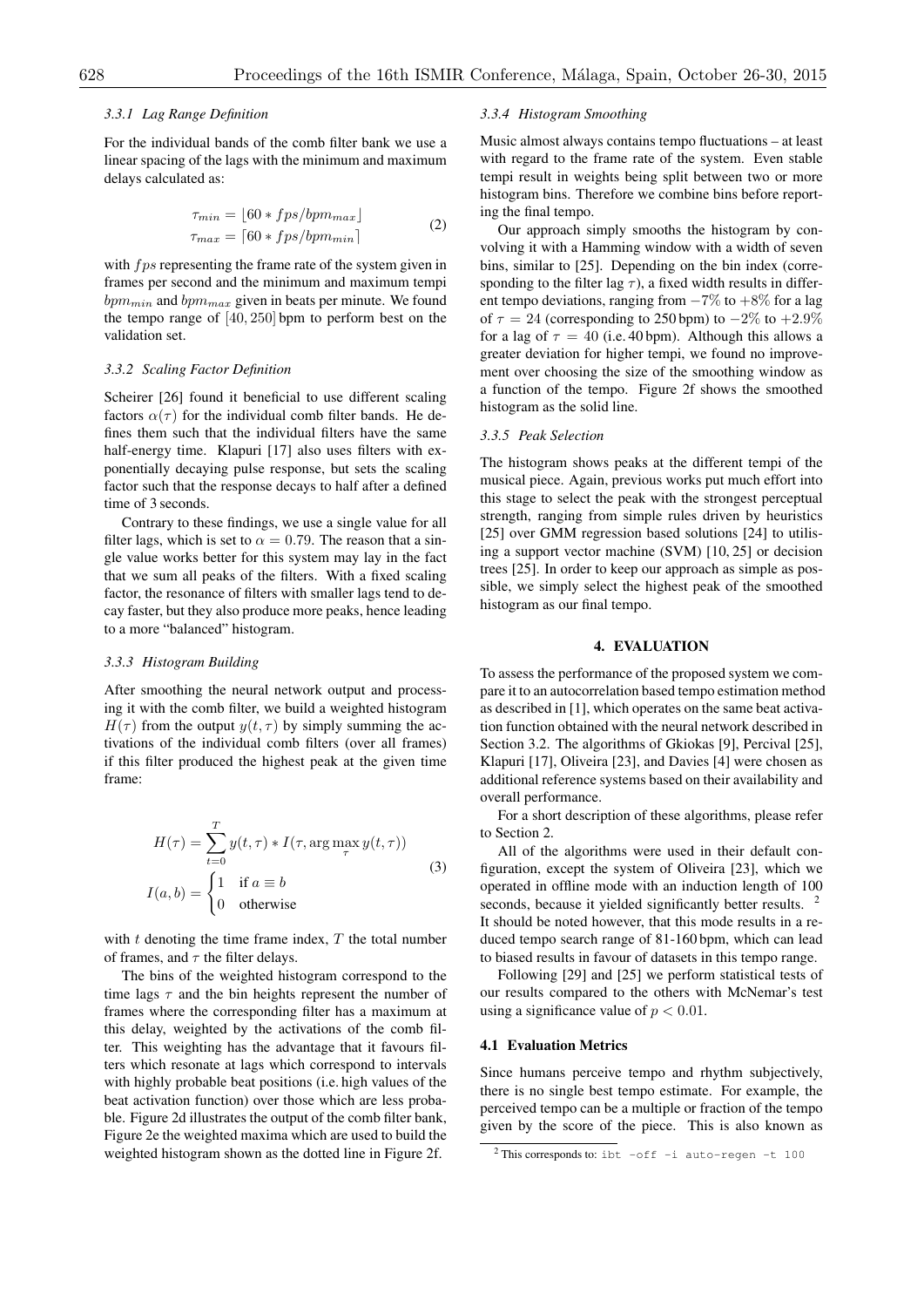the tempo octave problem. Therefore, two evaluation measures are used in the literature: *Accuracy 1* considers only the single annotated tempo for the evaluation, whereas *Accuracy 2* also includes integer multiples or fractions of the annotated tempo. Since the data that we use also contains music in ternary meter, we do not only add double and half tempo annotations, but also triple and third tempo. In line with most other publications we report accuracy values which denote the algorithms' ability to correctly estimate the tempo of the musical piece with less than 4% deviation form the annotated ground truth.

# 4.2 Datasets

We use a total of ten datasets to evaluate the performance of our algorithm. Table 1 lists some statistics of the datasets. Datasets marked with an asterisk (\*) were used to train the neural networks with 8-fold cross validation as described in Section 3.2.1.

For all sets with beat annotations available (Ballroom, Hainsworth, SMC, Beatles, RWC, HJDB), we generated the tempo annotations as the median of the inter beat intervals. For the HJDB set (which is in 4/4 meter), we first derived the beat positions from the downbeat annotations before inferring the tempo ground truth. For all other sets we use the provided tempo annotations and – where applicable – the corrected annotations from [25].

|                           | $#$ files | length      | annotations |
|---------------------------|-----------|-------------|-------------|
| Dataset                   |           |             |             |
| Ballroom [12, 19] *       | $685^{3}$ | 5h 57m      | beats       |
| Hainsworth $[13]$ *       | 222       | 3h 19m      | beats       |
| SMC [16] *                | 217       | 2h 25m      | beats       |
| Klapuri [17]              | 474       | 7h 22m      | beats       |
| GTZAN [25,27]             | 999       | 8h 20m      | tempo       |
| Songs $[12]$              | 465       | $2h$ 35 $m$ | tempo       |
| Beatles [5]               | 180       | 8h 9m       | beats       |
| <b>ACM Mirum [21, 24]</b> | 1410      | $15h$ 5m    | tempo       |
| RWC Popular [11]          | 100       | 6h 47m      | beats       |
| $HJDB$ [15]               | 235       | 3h 19m      | downbeats   |
| total                     | 4987      | 63h 17m     |             |
|                           |           |             |             |

Table 1: Overview of the datasets used for evaluation.

#### 4.3 Results & Discussion

Table 2 lists the results of the proposed algorithm compared to the reference systems. The results (of our algorithm) reported on the Ballroom, Hainsworth and SMC set are obtained with 8-fold cross-validation, since these datasets were used to train the neural network. Although this is a technically correct evaluation, it can lead to biased results, since the system knows, e.g. about ballroom music and its features in general and thus has an advantage over the other systems. It is thus no surprise that the proposed system outperforms the others on these sets.

Nonetheless, the new system outperforms the autocorrelation based tempo estimation method operating on the very same neural network output in almost all cases. This clearly shows the advantage of the resonating comb filters, which are less prone to single missing or misaligned peaks in the beat activation function, due to their recurrent nature and the fact that they also resonate on fractions and multiples of the dominant tempo.

The results for the other datasets reflect the algorithm's ability to estimate the tempo of a completely unknown signal without tuning any of the parameters. It can be seen that no single system performs best on all datasets. Our proposed system performs state-of-the-art (i.e. no other algorithm is statistically significantly better) in all but the HJDB set w.r.t. *Accuracy 2*. We even outperform most of the other methods in *Accuracy 1*, which highlights the algorithm's ability to not only capture a meaningful tempo, but also choose the correct tempo octave.

An inspection of incorrectly detected tempi in the HJDB set showed that the algorithm's histogram usually has a peak at the correct tempo but that this peak is not the highest. The reason lays in the fact that this set contains music with breakbeats and strong syncopation. Unfortunately, the neural network often identifies these syncopated notes as beats. Contrary to single or infrequently misaligned beats, the comb filter is not able to correct regularly recurring misalignments. E.g. in drum & bass music, where the bass drum usually falls on the offbeat between the third and fourth beat, this leads to additional peaks in the histogram corresponding to 0.5 and 1.5 times the beat interval, and a much lower peak at the correct position. Since we do not perform intelligent clustering of the histogram peaks, often the rate of the downbeats is reported, which results in a tempo which is not covered by the *Accuracy 2* measure any more.

# 4.4 MIREX Evaluation

We submitted the algorithm to last year's MIREX evaluation. <sup>4</sup> Performance is tested on a hidden set of 140 files with a total length of 1 hour and 10 minutes. The tempo evaluation used for MIREX is different, because for each song the two most dominant tempi are annotated. MIREX uses the following three evaluation metrics: *P-Score* [22] and the percentage of files for which *at least one* or *both* of the annotated tempi was identified correctly within a maximum allowed deviation of *±*8% from the ground truth annotations. Since MIREX requires the algorithms to report two tempi with a relative strength, we adopted the peakpicking strategy outlined in Section 3.3.5 to simply report the two highest peaks.

Table 3 gives an overview of the five best performing algorithms (of different authors) over all years the MIREX tempo estimation task is run, together with results for algorithms also used for evaluation in the previous section.

Our algorithm ranked first in last year's MIREX evaluation and achieved the highest *P-Score* and *at least one tempo reported correctly* performance ever. The best per-

 $3$  We removed the 13 duplicates identified by Bob Sturm: http://media.aau.dk/null space pursuits/2014/01/ballroom-dataset.html

<sup>4</sup> http://nema.lis.illinois.edu/nema out/mirex2014/results/ate/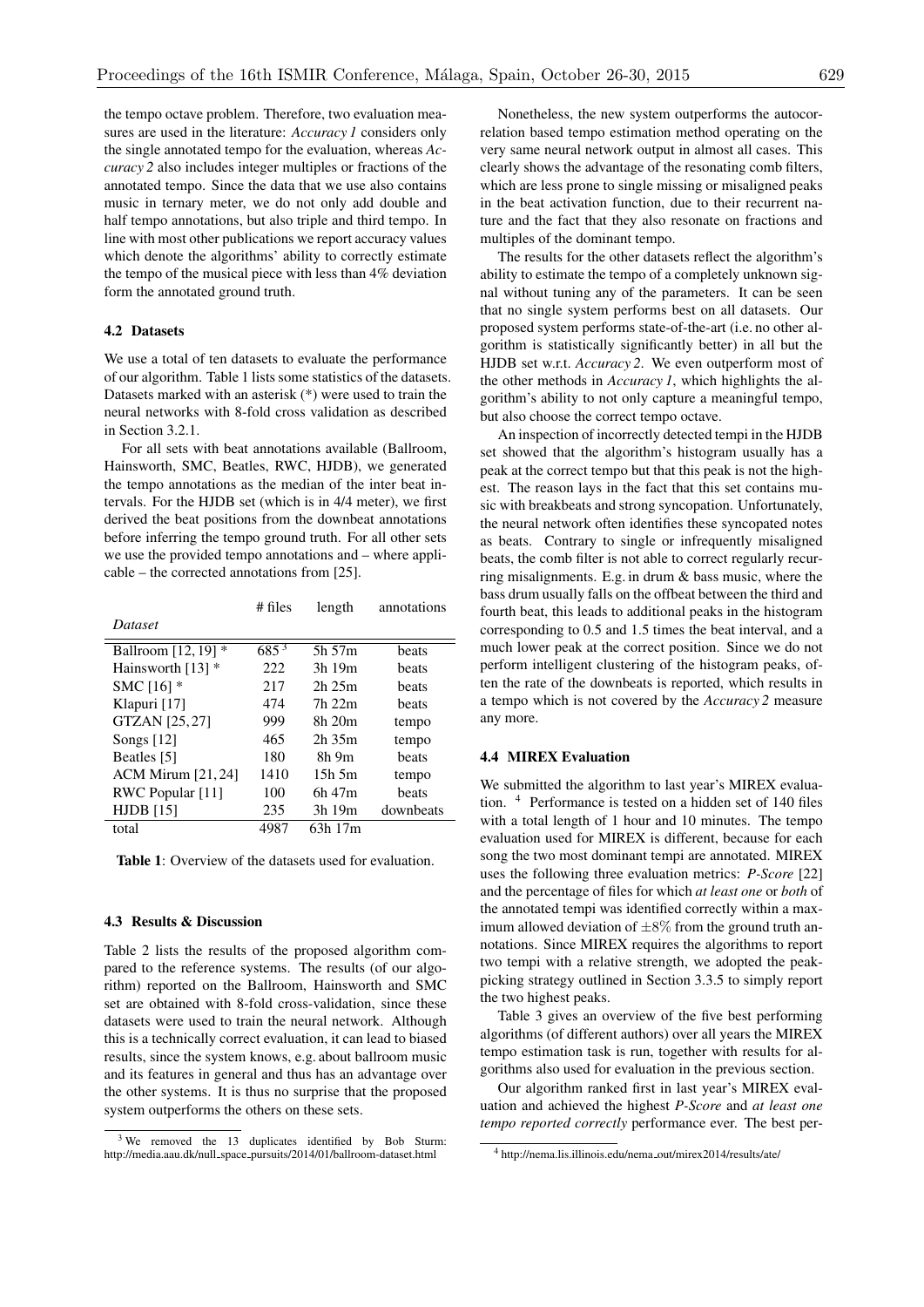|                           | <b>NEW</b>     | Böck $[1]$         | Gkiokas [9] | Percival [25] | Klapuri [17] | IBT $[23]$                             | Davies [4] |
|---------------------------|----------------|--------------------|-------------|---------------|--------------|----------------------------------------|------------|
| Accuracy 1                |                |                    |             |               |              |                                        |            |
| Ballroom [12, 19]         | $0.950\dagger$ | $0.639\dagger-$    | $0.625-$    | $0.653-$      | $0.642-$     | $0.651-$                               | $0.709 -$  |
| Hainsworth [13]           | $0.847\dagger$ | $0.541\dagger-$    | $0.667 -$   | $0.721 -$     | $0.752 -$    | $0.698 -$                              | $0.739-$   |
| SMC $[16]$                | $0.512\dagger$ | $0.442\dagger$     | $0.346-$    | $0.267-$      | $0.189-$     | $0.166\hspace{-0.5mm}-\hspace{-0.5mm}$ | $0.152 -$  |
| Klapuri [17]              | 0.789          | $0.502 -$          | 0.741       | 0.732         | 0.768        | $0.724 -$                              | $0.692 -$  |
| <b>GTZAN</b> [25]         | 0.668          | $0.601 -$          | $0.716 -$   | $0.754 +$     | $0.704+$     | $0.599-$                               | $0.582-$   |
| Songs [12]                | 0.477          | $0.570+$           | $0.570+$    | $0.611 +$     | $0.585+$     | 0.486                                  | 0.424      |
| Beatles [5]               | 0.850          | $0.700 -$          | 0.778       | 0.811         | 0.789        | 0.767                                  | $0.761 -$  |
| $ACM$ Mirum $[21, 24]$    | 0.741          | $0.540-$           | 0.725       | 0.733         | $0.679-$     | $0.621 -$                              | $0.646-$   |
| RWC Popular [11]          | 0.600          | 0.450              | $0.900 +$   | $0.810+$      | 0.770        | 0.750                                  | $0.770+$   |
| $HJDB$ [14]               | 0.796          | $0.434-$           | 0.783       | $0.285 -$     | $0.494 -$    | $0.911 +$                              | 0.706      |
| Dataset average           | 0.721          | 0.543              | 0.563       | 0.638         | 0.636        | 0.637                                  | 0.617      |
| Total average             | 0.734          | $0.560-$           | $0.685-$    | $0.677-$      | $0.658-$     | $0.623 -$                              | $0.618 -$  |
| Accuracy 2                |                |                    |             |               |              |                                        |            |
| <b>Ballroom</b> [12, 19]  | $1.000\dagger$ | 0.997 <sup>†</sup> | 0.981       | $0.953-$      | $0.921 -$    | $0.921 -$                              | 0.974      |
| Hainsworth [13]           | $0.941\dagger$ | 0.910 <sup>†</sup> | 0.887       | 0.901         | 0.869        | $0.802 -$                              | 0.878      |
| SMC $[16]$                | $0.673\dagger$ | $0.599\dagger$     | $0.512-$    | $0.438 -$     | $0.438 -$    | $0.359-$                               | $0.415 -$  |
| Klapuri [17]              | 0.937          | $0.907 -$          | 0.954       | 0.937         | 0.918        | $0.880-$                               | 0.924      |
| GTZAN [25]                | 0.950          | 0.942              | 0.938       | $0.925 -$     | $0.923 -$    | $0.841 -$                              | $0.922 -$  |
| Songs [12]                | 0.933          | 0.918              | 0.910       | $0.865 -$     | 0.910        | $0.791 -$                              | $0.875 -$  |
| Beatles [5]               | 0.983          | 0.967              | 0.978       | 0.989         | 0.928        | 0.883                                  | 0.978      |
| <b>ACM Mirum</b> [21, 24] | 0.976          | $0.958-$           | 0.979       | 0.972         | 0.967        | $0.915 -$                              | 0.975      |
| RWC Popular [11]          | 0.950          | 0.940              | 1.000       | 1.000         | 0.990        | 0.980                                  | 1.000      |
| <b>HJDB</b> [14]          | 0.868          | 0.851              | 0.911       | $1.000 +$     | 0.864        | $0.991 +$                              | $1.000 +$  |
| Dataset average           | 0.919          | 0.899              | 0.916       | 0.896         | 0.871        | 0.837                                  | 0.893      |
| Total average             | 0.946          | $0.929-$           | $0.935 -$   | $0.923 -$     | $0.909 -$    | $0.861 -$                              | $0.923 -$  |

**Table 2:** *Accuracy 1* and *Accuracy 2* results for different datasets and algorithms, with best results marked in bold and + and  $-$  denoting statistical significance compared to our results.  $\dagger$  denote values obtained with 8-fold cross validation.

|                | P-Score | $>1$ tempo | both tempi |  |
|----------------|---------|------------|------------|--|
| Algorithm      |         |            |            |  |
| <b>NEW</b>     | 0.876   | 0.993      | 0.629      |  |
| Elowsson [7]   | 0.857   | 0.943      | 0.693      |  |
| Gkiokas [9]    | 0.829   | 0.943      | 0.621      |  |
| Wu [28]        | 0.826   | 0.957      | 0.550      |  |
| Lartillot [20] | 0.816   | 0.921      | 0.571      |  |
| Klapuri [17]   | 0.806   | 0.943      | 0.614      |  |
| Böck [1]       | 0.798   | 0.957      | 0.564      |  |
| Davies [4]     | 0.776   | 0.929      | 0.457      |  |

Table 3: Results on the McKinney test collection used for the MIREX evaluation.

forming algorithm for the *both tempi correct* evaluation was the one submitted by Elowsson [7] in 2013, which explicitly models the speed of the music and thus has a much higher chance to report the two annotated tempi which are inferred from human beat tapping.

# 5. CONCLUSION

The presented tempo estimation algorithm based on recurrent neural networks and resonating comb filters is able to perform state-of-the-art or outperforms existing algorithms on all but one datasets investigated. Based on the high *Ac-* *curacy 2* score, which also considers integer multiples and fractions of the annotated ground truth tempo, it can be concluded that the system is able to capture a meaningful tempo in almost all cases.

Additionally, we outperform many existing algorithms w.r.t. *Accuracy 1* which suggests that it is advantageous to use a musically more meaningful representation than just the onset strength of the signal – even if split into multiple accent bands – as an input for a bank of resonating comb filters.

In future, we want to investigate methods of perceptually clustering the peaks of the histogram to report the most relevant tempo, as this has been identified to be the main problem of the new algorithm when dealing with very syncopated music. We believe that this should increase the *Accuracy 1* performance considerably.

The source code and additional resources can be found at: http://www.cp.jku.at/people/boeck/ISMIR2015.html.

# 6. ACKNOWLEDGMENTS

This work is supported by the European Union Seventh Framework Programme FP7 / 2007-2013 through the GiantSteps project (grant agreement no. 610591) and the Austrian Science Fund (FWF) project Z159. We would like to thank the authors of the other algorithms for sharing their code or making it publicly available.